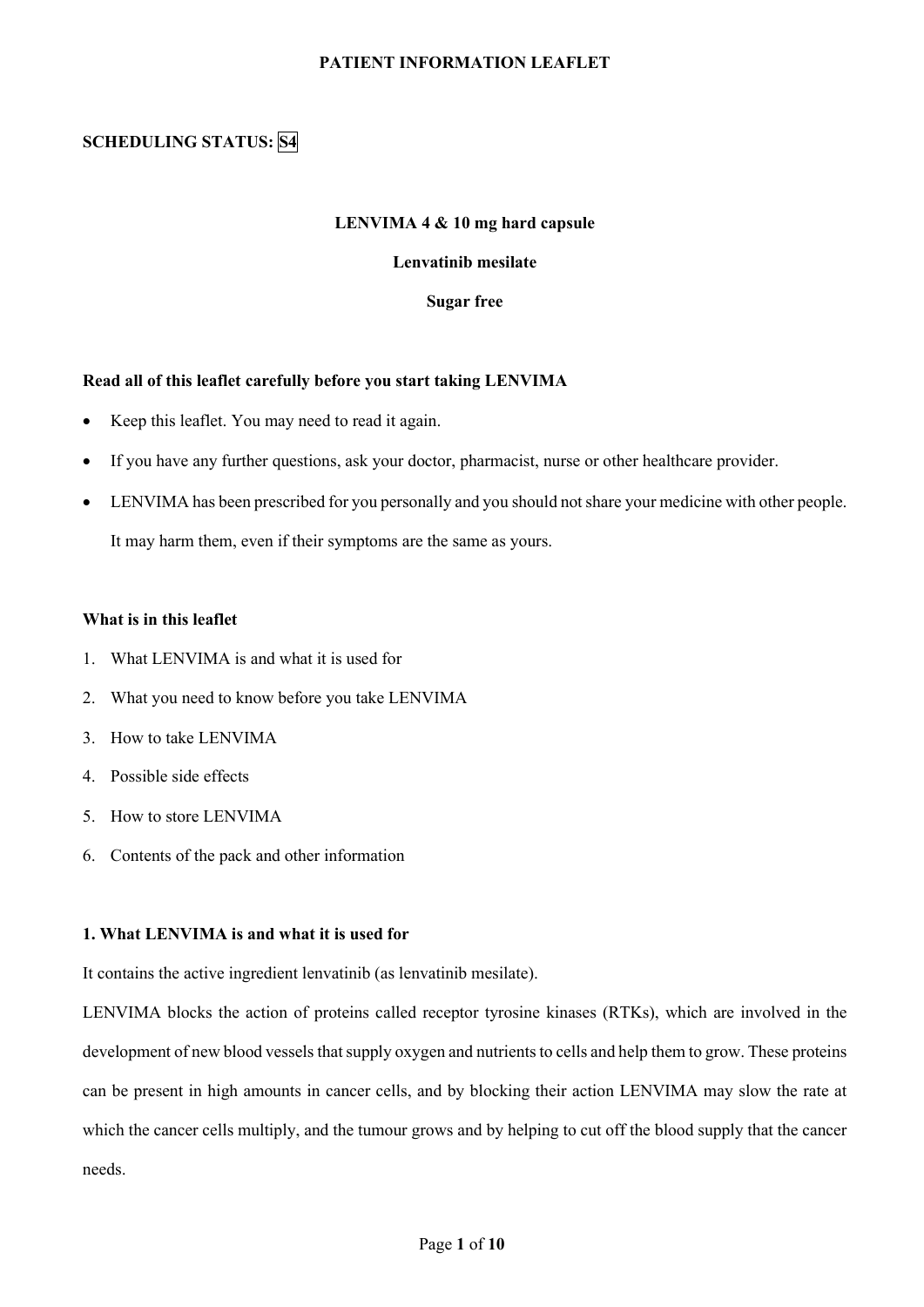- LENVIMA is used to treat thyroid cancer in adults  $(> 18$  years of age) when radioactive iodine treatment has not helped to stop your disease.
- It is also used in combination with everolimus to treat adult patients  $(> 18$  years of age) with advanced kidney cancer (advanced renal cell carcinoma) where other treatments have not helped stop the disease.
- It is also used to treat liver cancer (hepatocellular carcinoma) in adult patients  $($  > 18 years of age).

# **2. What you need to know before you take LENVIMA**

# **Do not take LENVIMA:**

- if you are hypersensitive (allergic) to LENVIMA (lenvatinib mesilate), or any of the other ingredients of LENVIMA
- if you have a fistula(e) (abnormal connection between to two spaces such as blood vessels, intestines and other organs), or if you are at risk of developing a fistula(e), such as after major surgery
- if you suffer from severe and/or uncontrolled high blood pressure
- if you have a condition in which you have a low blood platelet count and/or active bleeding
- if you are due to undergo surgery or radiotherapy (cancer treatment also called radiation therapy).

# **Warnings and precautions**

# Take special care with LENVIMA

- if you develop diarrhoea, nausea and vomiting. Treatment thereof should be initiated immediately to reduce the risk of developing complications such as dehydration and possible liver and kidney problems.
- if you have kidney problems
- if you have high blood pressure (refer to "Do not take Lenvima")
- have a history of blood clots in your arteries (type of blood vessel), including stroke, heart attack, or change in vision
- if you have neurological symptoms such as headache, seizure, lethargy, confusion, altered mental function, blindness, and other visual disturbances
- if you have liver problems
- if you have bleeding problems (refer to "Do not take Lenvima")

# Page **2** of **10**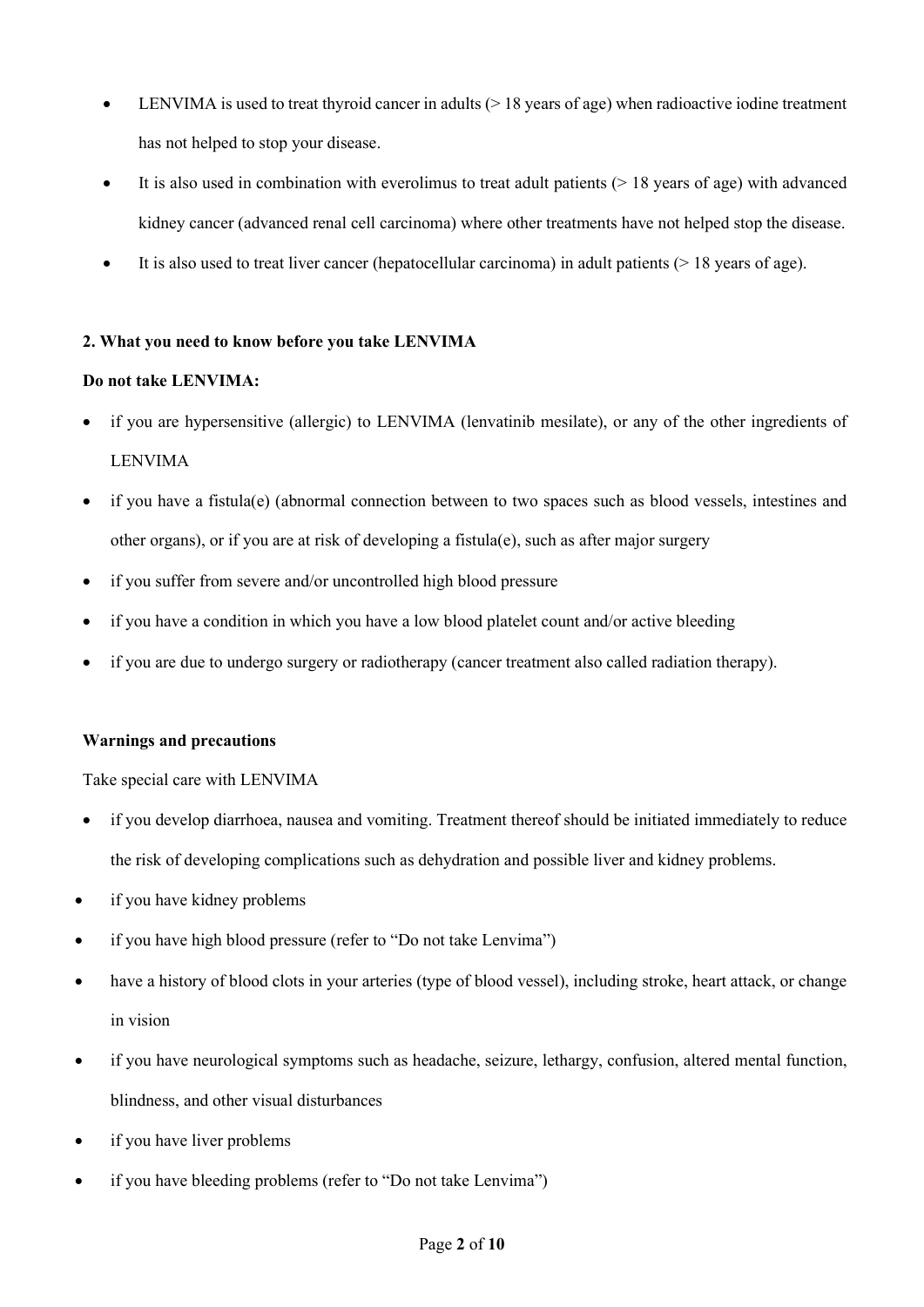- if you have had recent surgery
- if you need to have a surgical procedure. Your doctor may consider stopping LENVIMA if you will be undergoing a major surgical procedure as LENVIMA may affect wound healing. LENVIMA may be restarted once adequate wound healing is established.
- if you have thyroid problems
- if you are from Asian origin
- if you are over 75 years of age
- if you are younger than 18 years old. LENVIMA should not be used in children and teenagers.

Before taking LENVIMA, your doctor may carry out some blood tests, for example to check your blood pressure and your liver or kidney function and to see if you have low levels of salt and high levels of thyroid stimulating hormone in your blood. Your doctor will discuss the results of these tests with you and decide whether you can be given LENVIMA. You may need to have additional treatment with other medicines, to take a lower dose of LENVIMA or to take extra care due to an increased risk of side effects.

# **Other medicines and LENVIMA**

Always tell your healthcare provider if you are taking any other medicine. (This includes complementary or traditional medicines.)

Your doctor and pharmacist have more information on medicines to be careful with or to avoid while taking LENVIMA.

# **LENVIMA with food and drink**

LENVIMA can be taken with or without food.

# **Pregnancy, breastfeeding and fertility**

If you are pregnant or breastfeeding, think you may be pregnant or are planning to have a baby, please consult your doctor, pharmacist or other healthcare provider for advice before taking LENVIMA.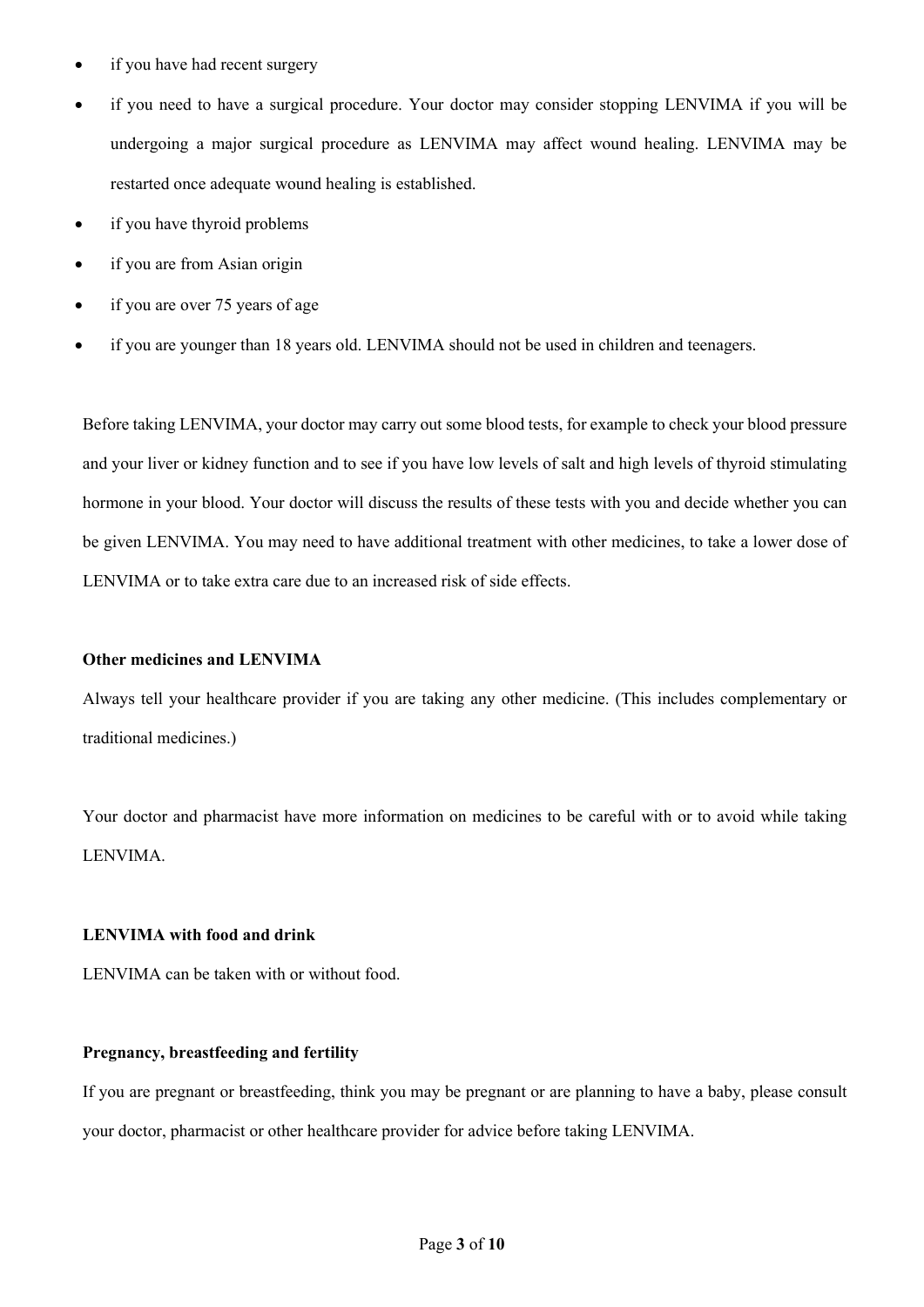You should not take LENVIMA if you are pregnant or while breastfeeding your baby.

#### **Driving and using machines**

It is not always possible to predict to what extent LENVIMA may interfere with the daily activities of a patient. Patients should ensure that they do not engage in driving a vehicle or use machines until they are aware of the measure to which LENVIMA affects them.

LENVIMA may make you feel dizzy or tired, particularly at the beginning of treatment. If this happens to you, do not drive or use any tools or machines.

# **3. How to take LENVIMA**

Do not share medicines prescribed for you with any other person.

Always take LENVIMA exactly as your doctor has told you. Check with your doctor or pharmacist if you are not sure.

If you have thyroid cancer, the recommended dose for LENVIMA is 24 mg once a day (taken as  $2 \times 10$  mg capsules and 1 x 4 mg capsule).

If you have severe liver or kidney problems your doctor may prescribe a lower dose of 14 mg once a day (taken as 1 x 10 mg capsule and 1 x 4 mg capsule).

If you have advanced kidney cancer, the recommended dose for LENVIMA is 18 mg once a day (taken as 1 x 10 mg capsule and 2 x 4 mg capsules) in combination with one 5 mg tablet of everolimus once a day.

If you have liver cancer, the recommended dose for LENVIMA is usually 12 mg if your body weight is equal to or more than 60 kg (3 capsules of 4 mg) and 8 mg if your body weight is less than 60 kg (2 capsules of 4 mg) once a day.

Your doctor may decrease your dose if you have problems with side effects.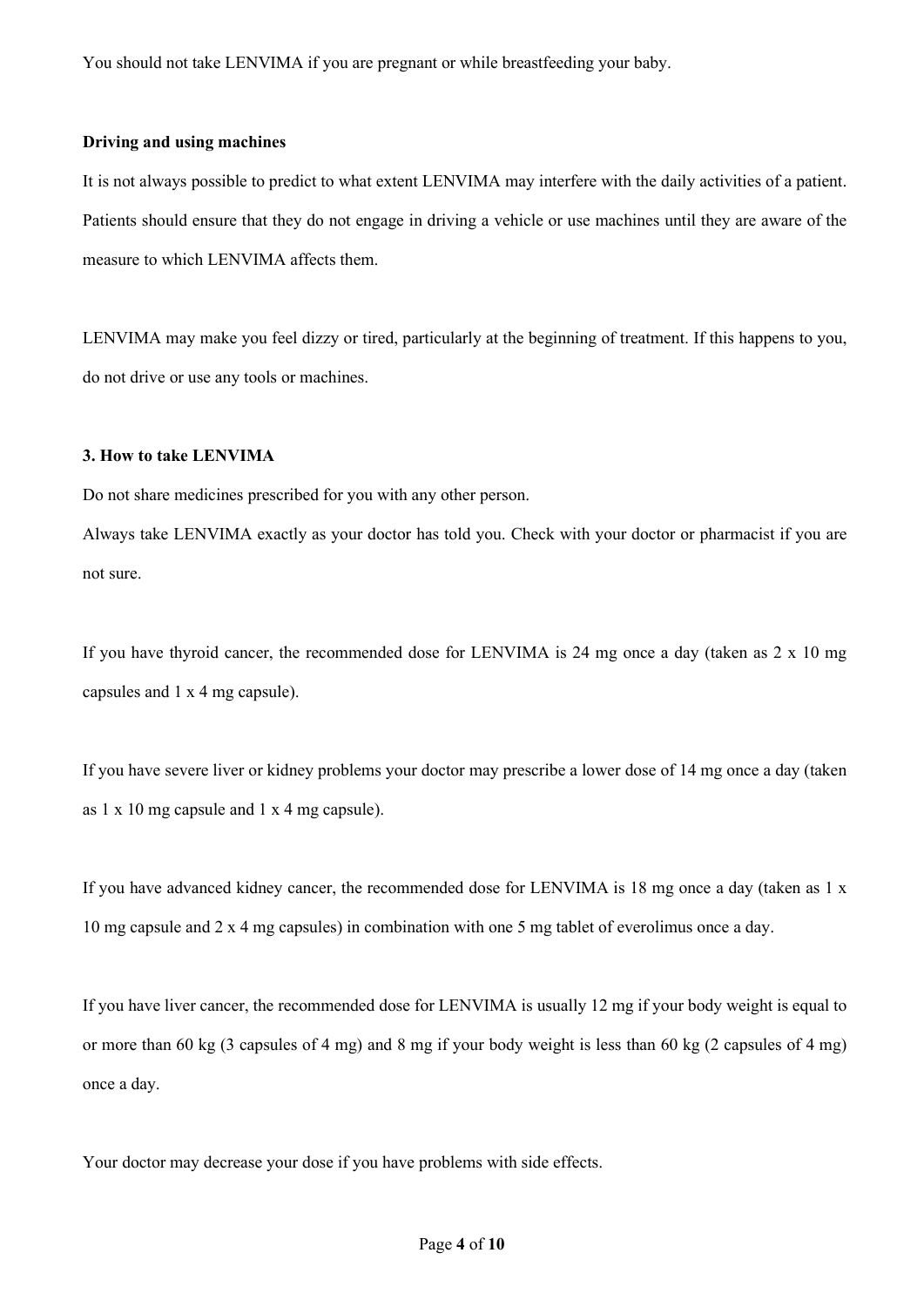Your doctor may have prescribed a different dose.

If you have severe liver or kidney problems your doctor may prescribe a lower dose of 10 mg once a day (taken as 1 x 10 mg capsule) in combination with one 5 mg tablet of everolimus once a day.

#### *How to take it*

Swallow the capsules whole with a full glass of water. If unable to swallow the capsule whole, then place the capsule in a glass of about 25 mL of water or apple juice without breaking or crushing the capsules.

Taking LENVIMA at the same time each day will have the best effect. It will also help you remember when to take it.

Your doctor will tell you how long your treatment with LENVIMA will last. Do not stop treatment early. If you have the impression that the effect of LENVIMA is too strong or too weak, tell your doctor or pharmacist.

### **If you take more LENVIMA than you should**

In the event of overdosage, consult your doctor or pharmacist. If neither is available, contact the nearest hospital or poison centre.

#### **If you forget to take LENVIMA**

Do not take a double dose to make up for forgotten individual doses.

#### **4. Possible side effects**

LENVIMA can have side effects.

Not all side effects reported for LENVIMA are included in this leaflet. Should your general health worsen or if you experience any untoward effects while taking LENVIMA, please consult your doctor, pharmacist or other healthcare provider for advice.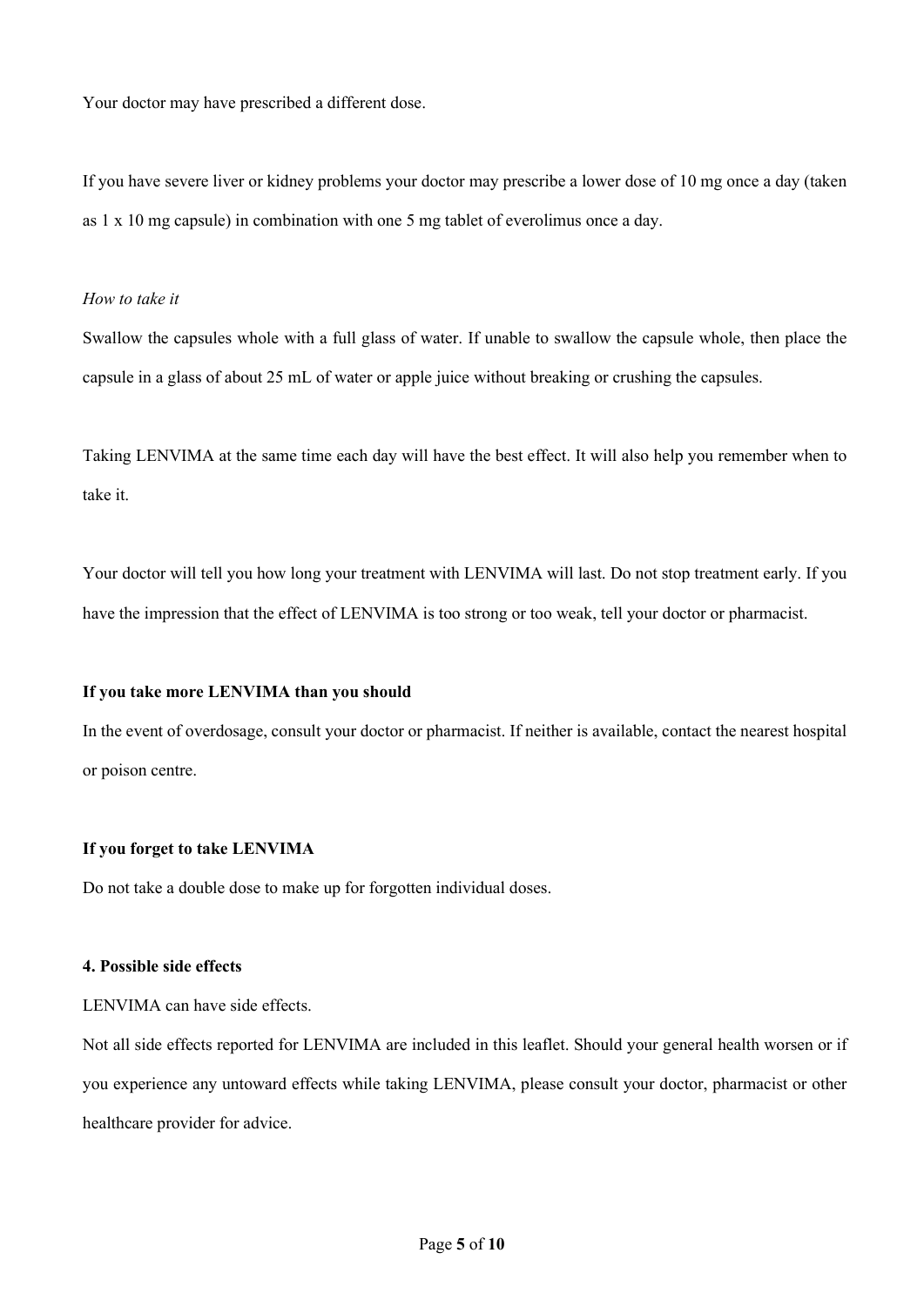If any of the following happens, stop taking LENVIMA and tell your doctor immediately or go to the casualty department at your nearest hospital:

- swelling of the hands, feet, ankles, face, lips and mouth or throat, which may cause difficulty in swallowing or breathing,
- rash or itching,
- fainting (dizziness).

These are all very serious side effects. If you have them, you may have had a serious reaction to LENVIMA. You may need urgent medical attention or hospitalisation.

Tell your doctor immediately or go to the casualty department at your nearest hospital if you notice any of the following:

• feeling numb or weak on one side of your body, severe headache, seizure or fit, confusion, difficulty talking, vision changes or feeling dizzy – these may be signs

of a stroke, bleeding on your brain or the effect on your brain of a severe increase in blood pressure or posterior reversible encephalopathy syndrome (PRES);

- chest pain or pressure, pain in your arms, back, neck, jaw, being short of breath, rapid or irregular heart rate, coughing, bluish colour to the lips or fingers, feeling very tired – these may be signs of a heart problem or blood clot in your lungs;
- severe pain in your belly (abdomen) this may be due to a hole in the wall of your gut or a fistula (a hole in your gut which links through a tube-like passage to another part of your body or skin);
- black, tarry, or bloody stools, or coughing up of blood these may be signs of bleeding inside your body;
- yellow skin or yellowing of the whites of the eyes (jaundice) or drowsiness, confusion, poor concentration these may be signs of liver problems and or failure;
- diarrhoea, feeling and being sick these are very common side effects that can become serious if they cause you to become dehydrated, which can lead to kidney failure. Your doctor can give you medicine to reduce these side effects.

Tell your doctor if you notice any of the following:

# *Frequent:*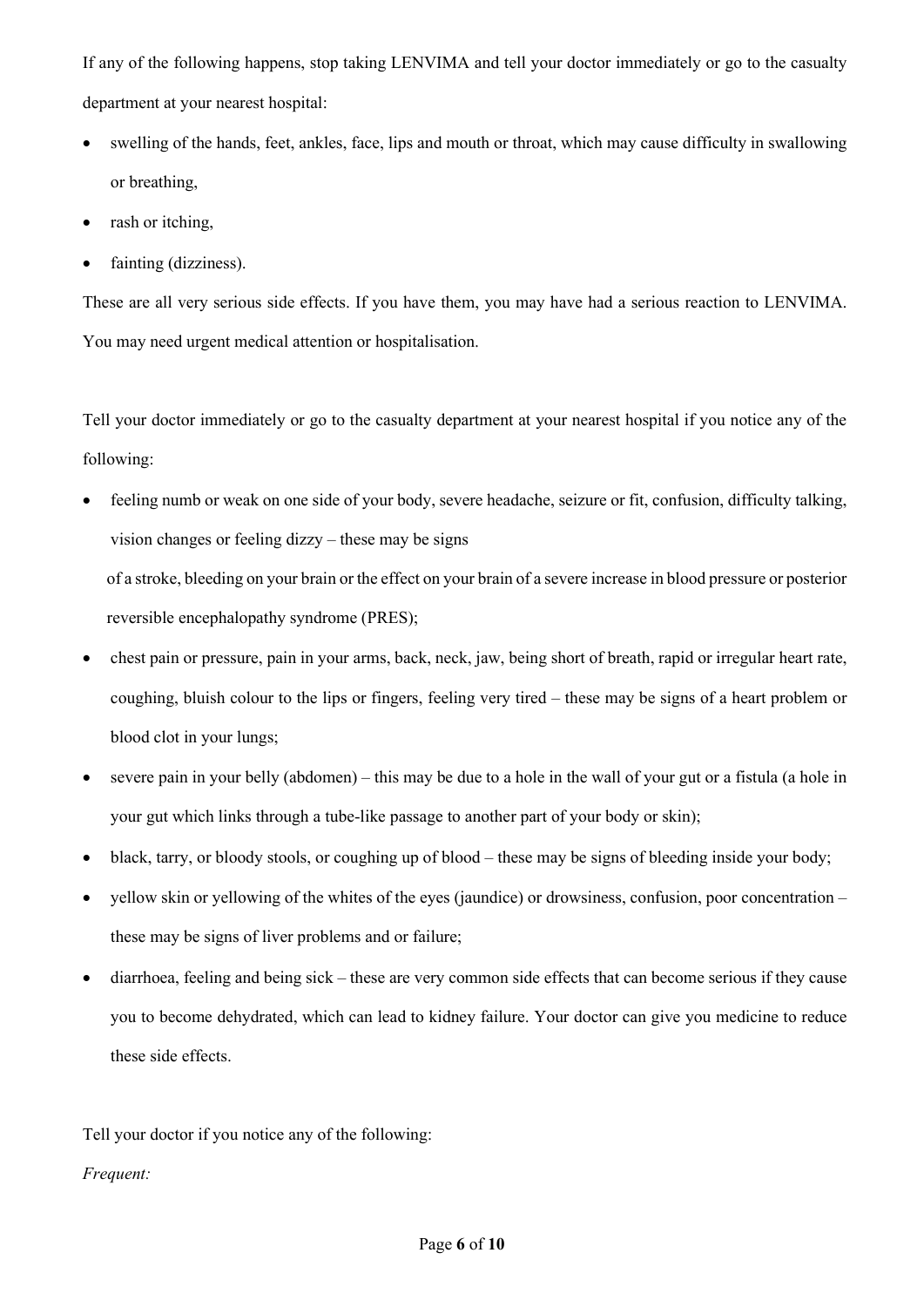- decreases in the number of white blood cells
- bruising and difficulty in wound healing signs of low level of platelets in the blood
- underactive thyroid (tiredness, weight gain, constipation, feeling cold, dry skin)
- feeling sick and being sick, constipation, diarrhoea, stomach pain, indigestion
- dry, sore or inflamed mouth, odd taste sensation
- feeling bloated or gas in the bowel, abdominal swelling
- anal fistula (a small channel that forms between the anus and surrounding skin)
- feeling tired or weak
- fever
- swelling of the legs
- general feeling of illness
- inflammation of the liver
- urinary infections (increased frequency in urination and difficult or painful passing of urine)
- painful infection or irritation near the anus
- weight loss
- electrical disturbance in your heart rhythm
- increased liver enzyme levels
- high levels of thyroid stimulating hormone in blood tests
- increased urea in blood
- abnormal liver function
- loss of appetite
- low levels of sodium, magnesium, potassium and calcium in blood tests, loss of body fluids (dehydration)
- high levels of cholesterol
- swelling and inflammation of the joints, and stiff muscles, bones and joints
- pain muscle, joint, headache, back, legs
- headache
- weakness limited to one limb without sensory disturbance
- mini-stroke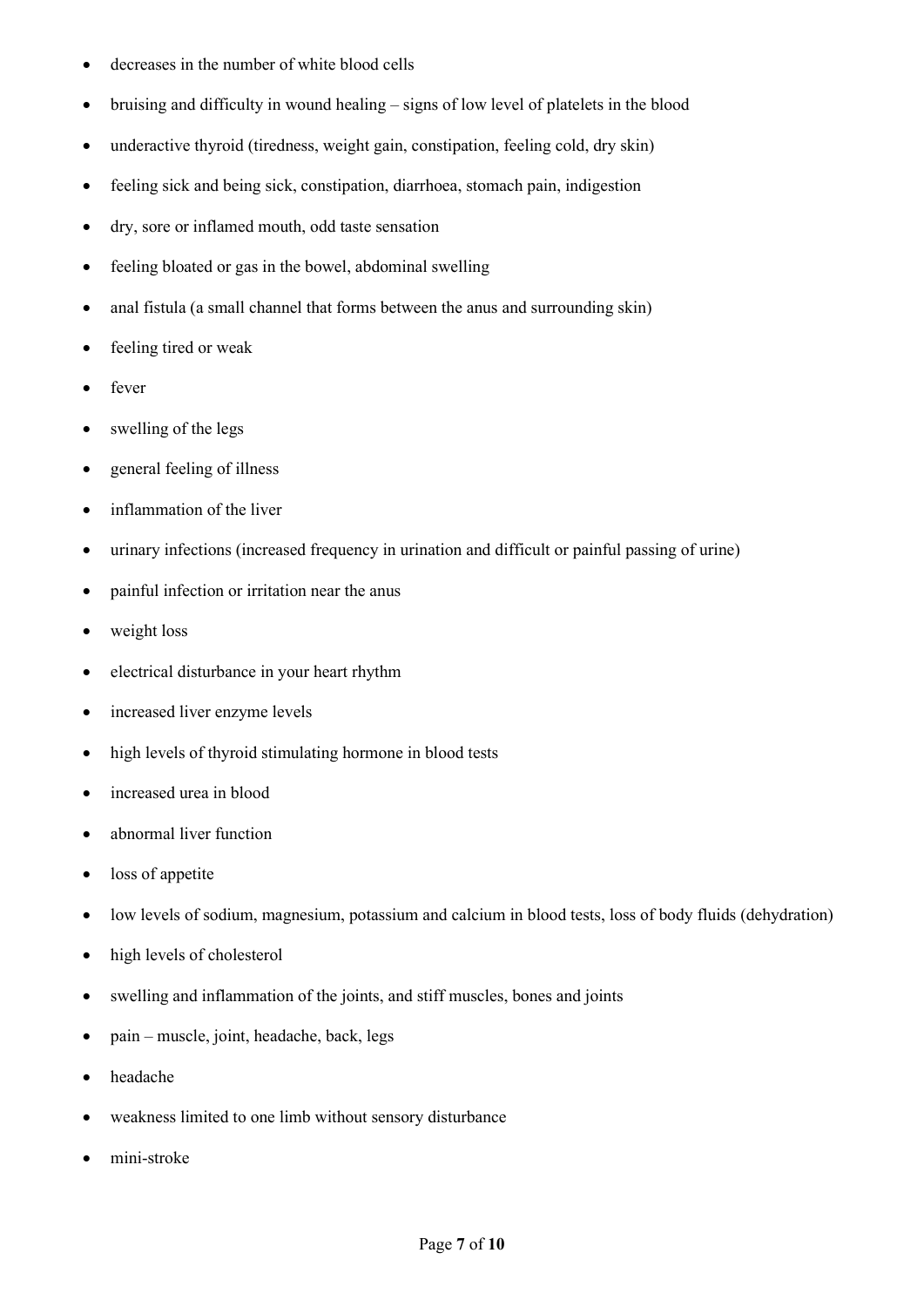- trouble sleeping
- increased protein in the urine
- changes in blood test results for kidney function and kidney failure
- cough or hoarse voice
- difficulty breathing
- redness, soreness and swelling of the skin on the hands and feet (hand-foot syndrome)
- hair loss
- dry skin, thickening and itching of skin
- palms of both hands become reddish
- bleeding (most commonly nose bleeds, but may include bleeding from other sites such as blood in the urine, bruising, bleeding from the gums or gut wall)
- high or low blood pressure
- high levels of potassium

# *Less frequent*

- anal pain, constipation and fever (perineal abscess)
- inflammation of the pancreas and liver
- severe pain in the upper left part of the belly (abdomen) which may be associated with fever, chills, nausea and vomiting
- wound healing problems
- kidney disorder that causes your body to excrete too much protein in your urine
- shortness of breath or severe chest pain which may be signs of a collapsed lung
- severe pain in the back, chest or abdomen associated with tearing in the wall of the aorta and internal bleeding

If you notice any side effects not mentioned in this leaflet, please inform your doctor or pharmacist.

# **Reporting of side effects**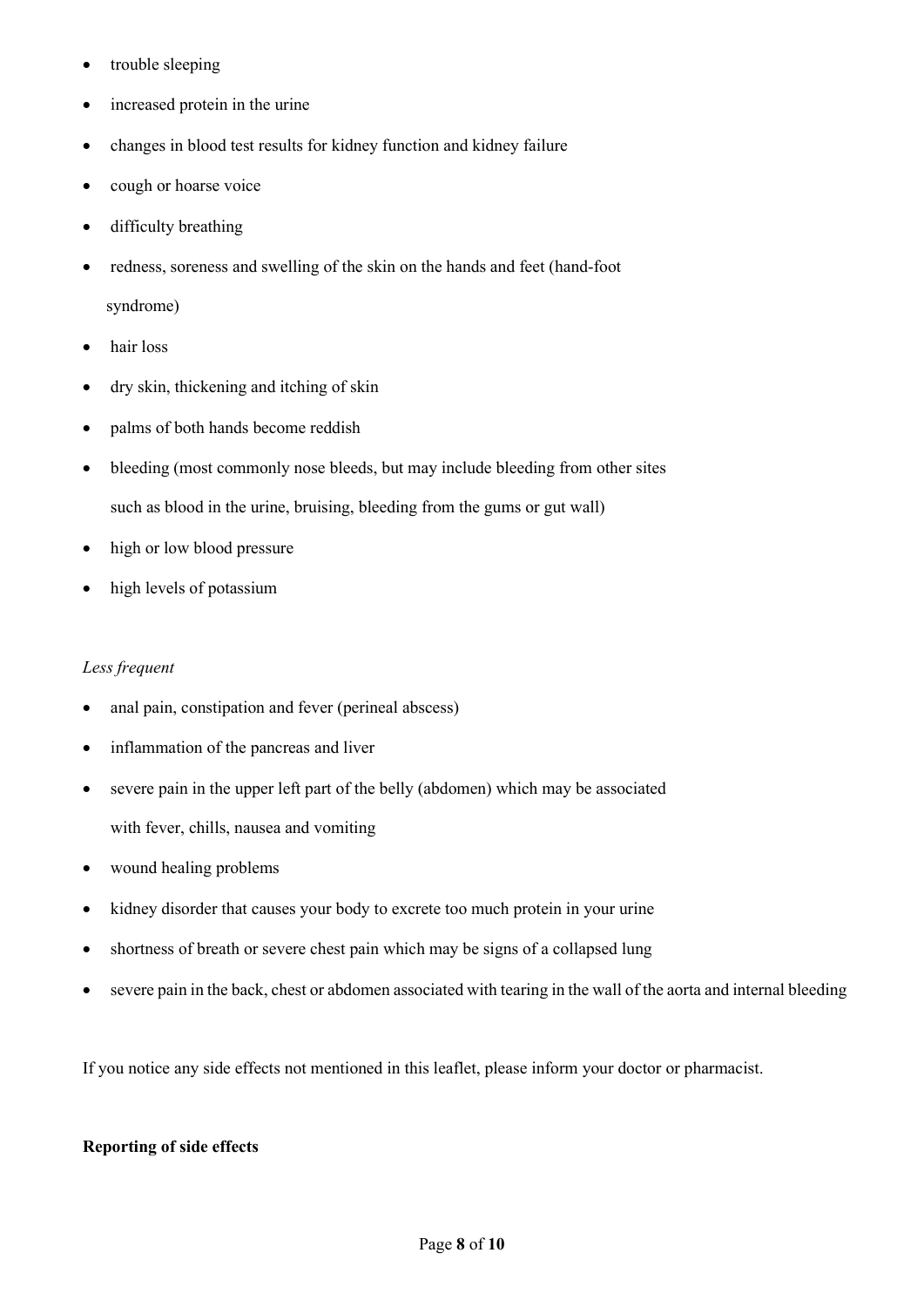If you get side effects, talk to your doctor, pharmacist or nurse. You can also report side effects to SAHPRA via the "**6.04 Adverse Drug Reaction Reporting Form**", found online under SAHPRA's publications: https://www.sahpra.org.za/Publications/Index/8. By reporting side effects, you can help provide more information on the safety of LENVIMA.

#### **5. How to store LENVIMA**

### STORE ALL MEDICINES OUT OF REACH OF CHILDREN.

Store at or below 30 °C.

Store in the original container until required for use.

Do not use after the expiry date stated on the label / carton / bottle.

Return all unused medicine to your pharmacist.

Do not dispose of unused medicine in drains or sewerage systems (e.g. toilets).

#### **6. Contents of the pack and other information**

### **What LENVIMA contains**

The active substance is lenvatinib (as lenvatinib mesilate).

The other ingredients are:

*Capsule:* Calcium carbonate, cellulose – microcrystalline, hydroxypropylcellulose, low-substituted hydroxypropylcellulose, mannitol, purified talc.

*Shell:* Hypromellose, iron oxide red, iron oxide yellow, titanium dioxide.

*Printing ink:* Iron oxide black (E172), potassium hydroxide, propylene glycol, shellac.

# **What LENVIMA looks like and contents of the pack**

LENVIMA 4: A yellowish-red body and yellowish-red cap, approximately 14,3 mm in length, marked in black ink with "Є" on the cap, and "LENV 4 mg" on the body.

LENVIMA 10: A yellow body and yellowish-red cap, approximately 14,3 mm in length, marked in black ink with "C" on the cap, and "LENV 10 mg" on the body.

LENVIMA 4 mg hard capsules are available in polyamide/aluminium/PVC/ aluminium blisters of 30 capsules.